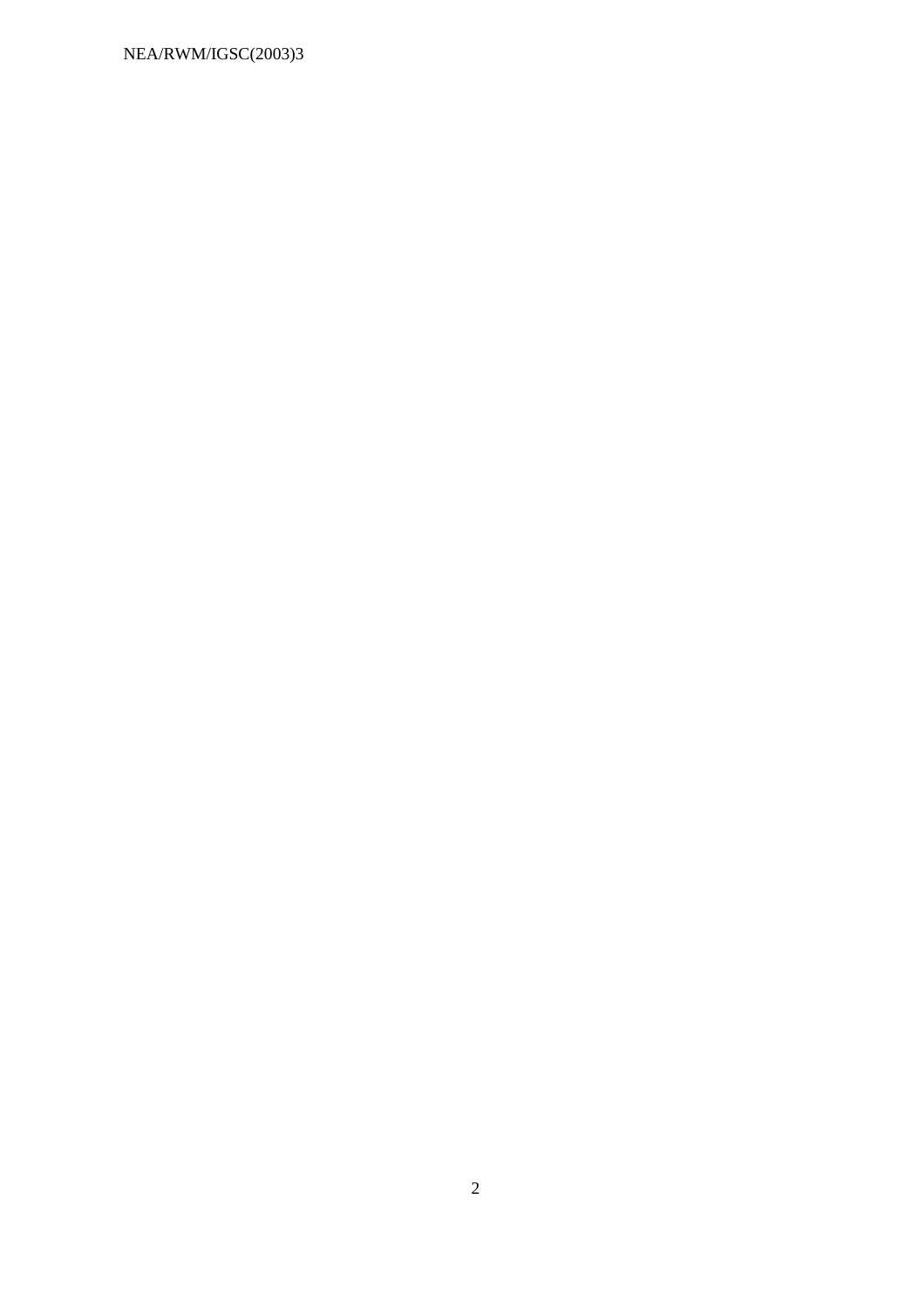

**AMIGO "Approaches and Methods for Integrating Geologic Information in the Safety Case"**

**First Workshop on**

# **BUILDING CONFIDENCE USING MULTIPLE LINES OF EVIDENCE**

**YVERDON-LES-BAINS, SWITZERLAND 3-5 JUNE 2003**

**A workshop organised by the OECD Nuclear Energy Agency**

**and hosted by NAGRA, HSK and University of Bern**

# **FINAL PROGRAMME**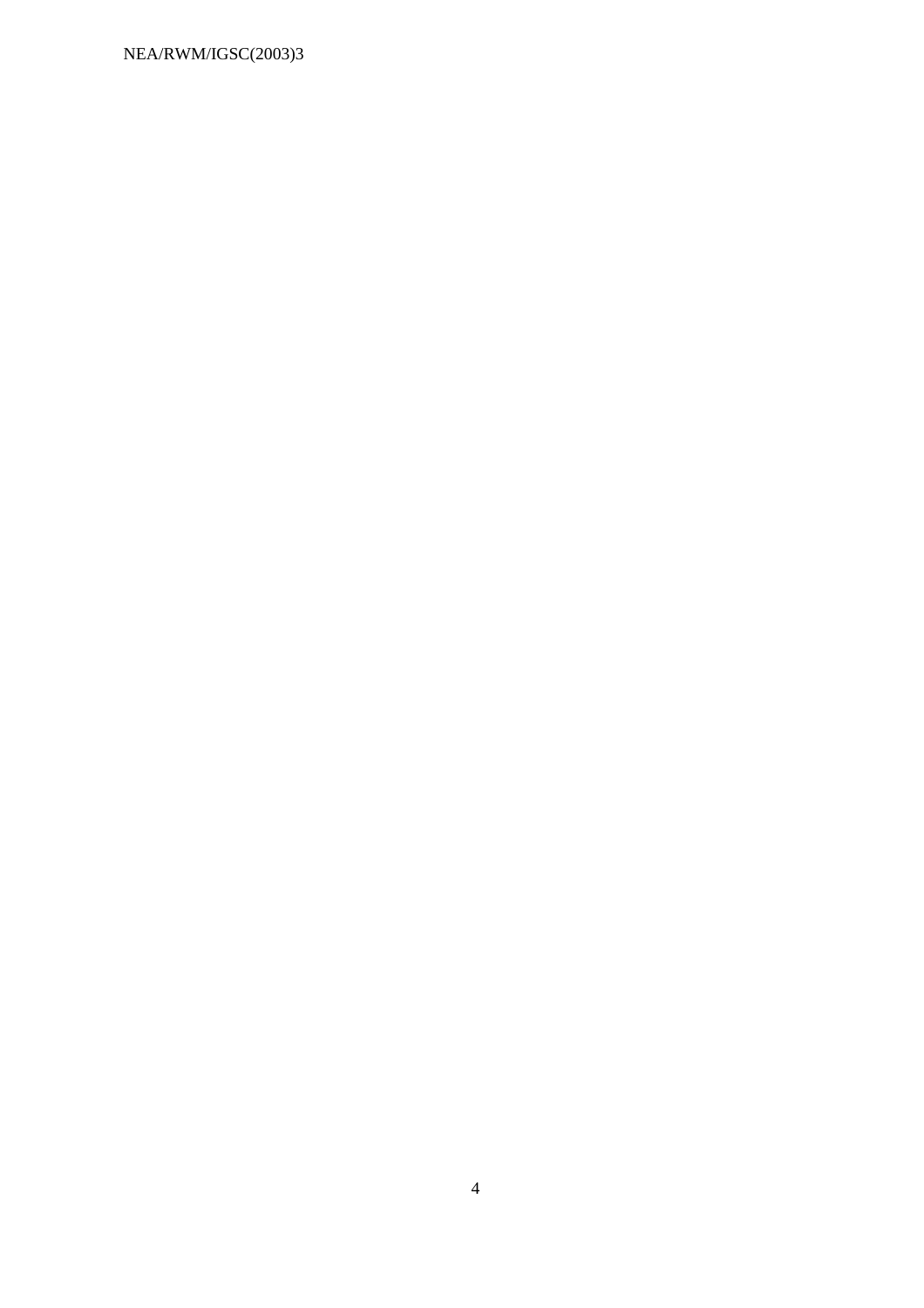# **TABLE OF CONTENTS**

| 1. |                                        |  |  |
|----|----------------------------------------|--|--|
| 2. |                                        |  |  |
| 3. |                                        |  |  |
| 4. |                                        |  |  |
| 5. |                                        |  |  |
|    | 5.1<br>5.2<br>5.3<br>5.4<br>5.5<br>5.6 |  |  |
| 6. |                                        |  |  |
| 7. |                                        |  |  |
| 8. |                                        |  |  |
| 9. |                                        |  |  |
|    |                                        |  |  |
|    |                                        |  |  |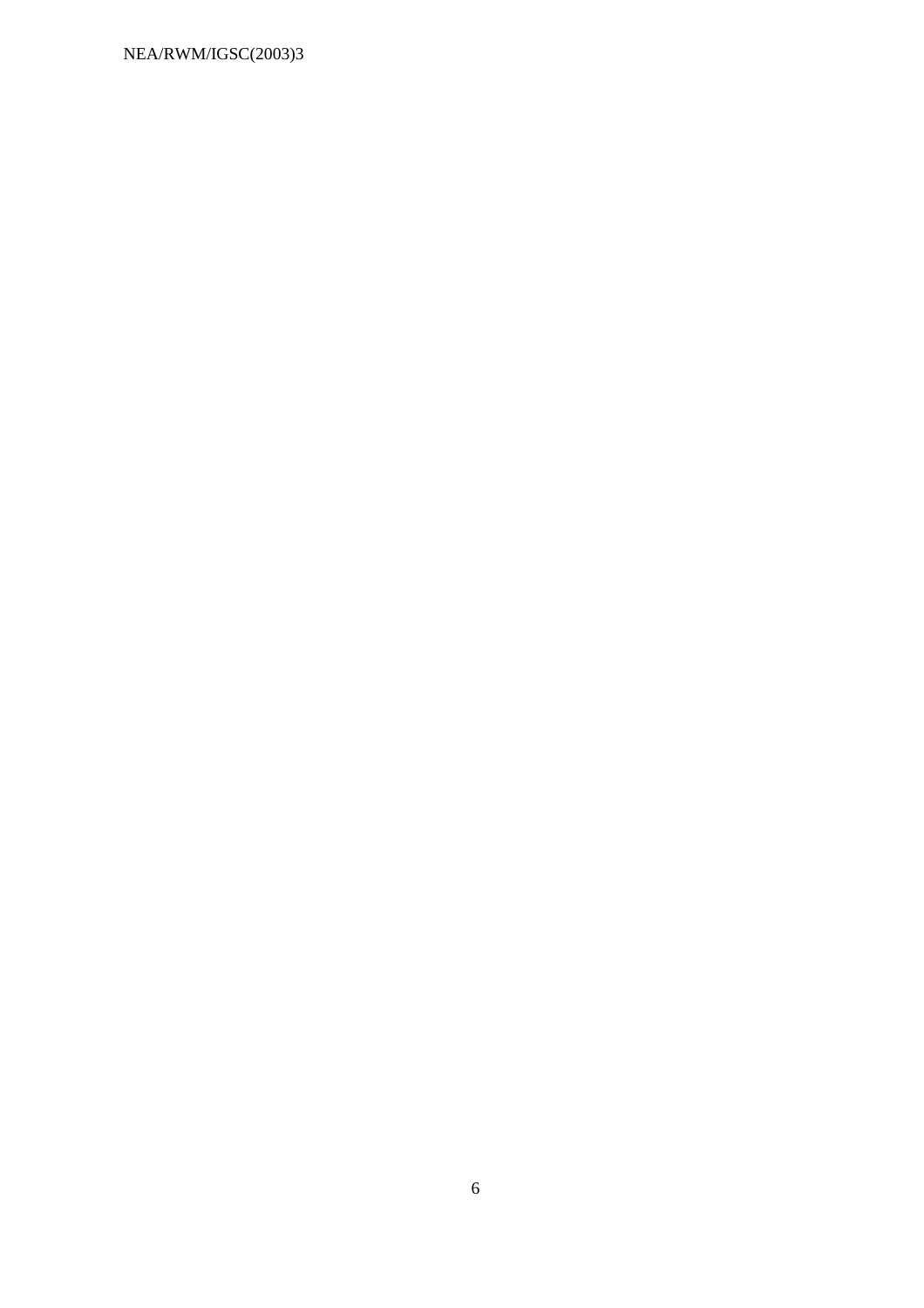### **1. RATIONALE AND BACKGROUND OF AMIGO**

The IGSC (Integration Group for the Safety Case) approved the development of AMIGO: the OECD/NEA International Project on "Approaches and Methods for Integrating Geologic Information in the Safety Case". The new project is supervised by the IGSC Core Group, and implemented with the help of a small group of experts (the Steering Group,  $SG<sup>1</sup>$ ) assisted by the NEA Secretariat. AMIGO will be devoted to the exchange of information and in-depth discussions on the collection and integration of all types of geologic information (e.g., geophysical, hydrogeological, geochemical, structural) in repository siting and design, PA models, and the overall Safety Case. This will include: consideration of how all types of field information contribute to a description (or conceptualisation) of the geosphere, geologic investigations supporting site selection and repository design, iteration between data collection and modelling, traceability of field information in a Safety Case, use of multiple lines of geological evidence within a Safety Case, and the development and application of alternative conceptualisations (or conceptual models). AMIGO is structured as a series of forum-like workshops. A proceedings and synthesis will be prepared for each workshop. The workshop topics and sequence are fully integrated within the current programme of work of the IGSC.

Through discussion of case studies, lesson learnt and on-going international geoscience work programs, AMIGO will explore and highlight techniques to strengthen the communication and understanding of geosphere performance in the Safety Case.

It is proposed that a focus for AMIGO be the integration of geologic information within and between Site Characterisation and Safety Assessment. This is to be achieved through a series of biannual topical workshops involving Site Characterisation and Safety Assessment practitioners with experience in both sedimentary and crystalline rock settings. The proposed workshops are structured to examine various elements of the iterative site-characterisation process and need for co-ordination with Safety Assessment. This includes the role of geologic data collection methods, alternative and complementary interpretative methods, conceptual geosphere model development, building confidence in numerical system analyses through reasoned geological arguments, and the presentation of the geosphere Safety Case to broad audiences.

Within this scope, the objectives of AMIGO are six-fold.

 $\overline{a}$ 

- To understand the state-of-the-art and identify means to improve geosphere support of the repository Safety Case;
- To contribute to the development of methods for geosphere representation in the repository Safety Case;
- To define terminology for communication and interaction between site characterisation and safety assessment groups in support of the repository Safety Case;

<sup>1.</sup> During its 2001 annual session, the IGSC nominated the following Steering Group: Klaus-Jürgen Röhlig (GRS Köln, chair), Johan Andersson (Streamflow AB), Rick Beauheim (SNL), Gérard Bruno (IRSN), Andreas Gautschi (NAGRA), Mark Jensen (OPG), Patrick Lebon (ANDRA), Sylvie Voinis (NEA).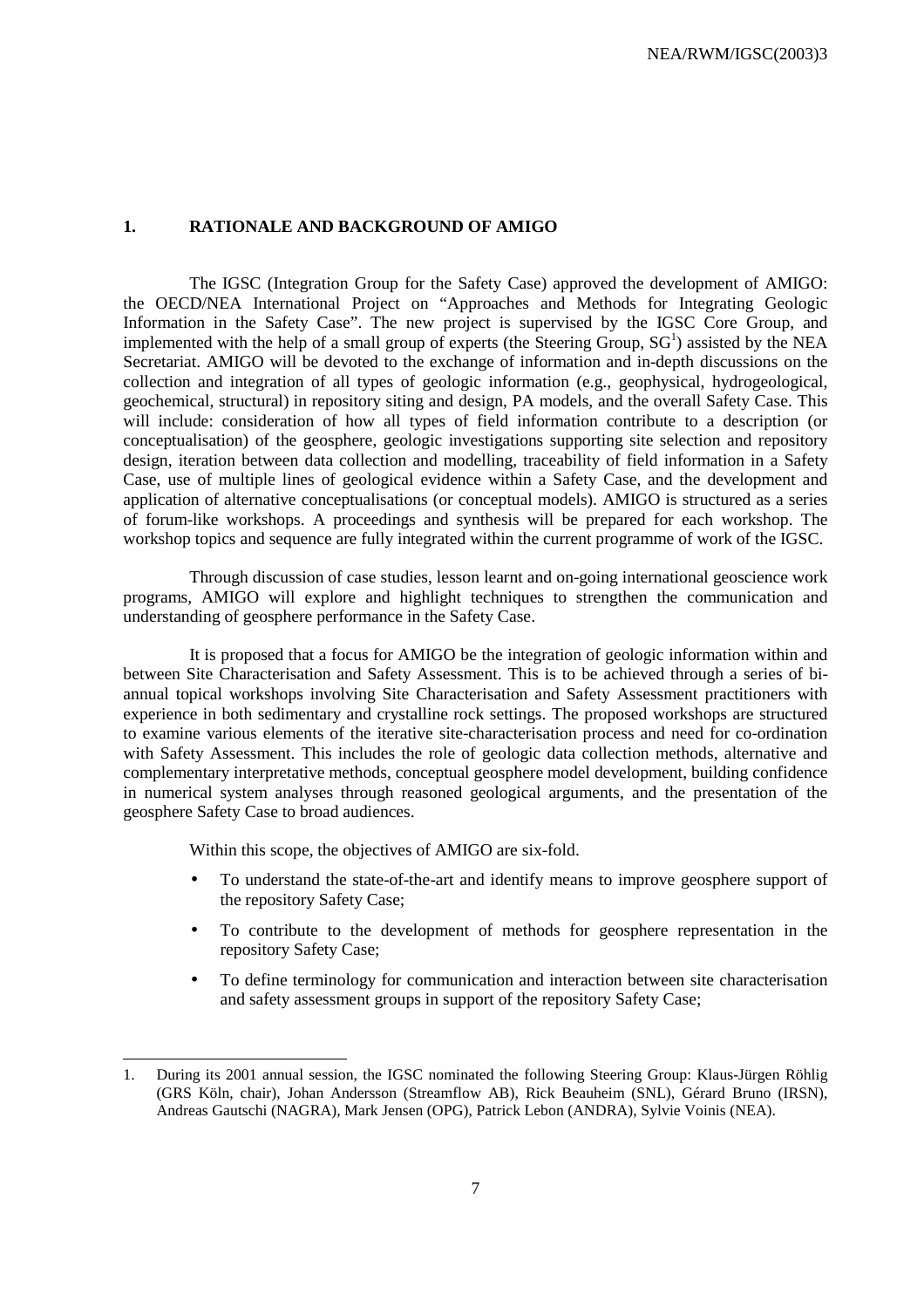- To clarify the role and application of geoscientific information and evidence applied in the repository Safety Case;
- To clarify the relationship and information requirements for site characterisation and safety assessment modelling; and
- To foster information exchange between international radioactive waste management geoscience programs, as well as, between academic, regulatory, and implementing bodies.

Each workshop organised through a Scientific Programme Committee (SPC) will focus on the following main topics:

- Role of the geosphere and its representation in the safety concept and Safety Case
- Capabilities of Site Characterisation vs. needs of Safety Case and PA/modelling
- Procedures for integrating and taking into account all kinds of available information

The sections hereafter present the aim, the operational structure, the practicalities and the agenda of the 1<sup>st</sup> AMIGO Workshop.

# **2. THE ROLE OF CONCEPTUAL MODELS IN THE SAFETY CASE**

The Safety Case for a geologic waste repository is intent on conveying reasoned and complementary arguments to illustrate and instil confidence in estimates of long-term performance. The long-term safety inherent in the geologic repository concept relies, in part, on the long-term stability of the surrounding/overlying geosphere and multiple barriers purposely selected or designed to immobilise radionuclides or retard their migration. These barriers include the waste form, the waste container, engineered sealing systems and the geosphere. With respect to the geosphere, an important element in the Safety Case is the derivation of a conceptual site model. The conceptual model(s) represents the integration of site-specific multi-disciplinary data into an internally consistent understanding or realisation of the geologic setting and its evolution. Ultimately, the conceptual model provides the scientific basis to communicate confidence and understanding in long-term geosphere performance and stability. The conceptual model also serves as a technical basis to rationalise Safety Assessment analyses and develop complementary geologic arguments that support the repository Safety Case.

The development of a conceptual geosphere model(s) provides a structured framework in which confidence in geosphere understanding is gained. The model is developed through an iterative process, in which geologic, structural, hydrogeologic, hydrogeochemical, paleohydrogeologic, geophysical and geomechanical data from successive and increasingly more detailed site-specific investigations are combined to test and, if required, revise the model. The model serves a number of purposes including: i) the development of hypotheses that aid co-ordination and planning of sitecharacterisation activities to strengthen the understanding of geosphere evolution; ii) a systematic method to identify and articulate alternative geologic arguments supporting long-term geosphere stability and flow system dynamics; and iii) the development of a transparent and logical scientific basis to substantiate and underpin Site Characterisation and Safety Assessment flow and mass transport modelling.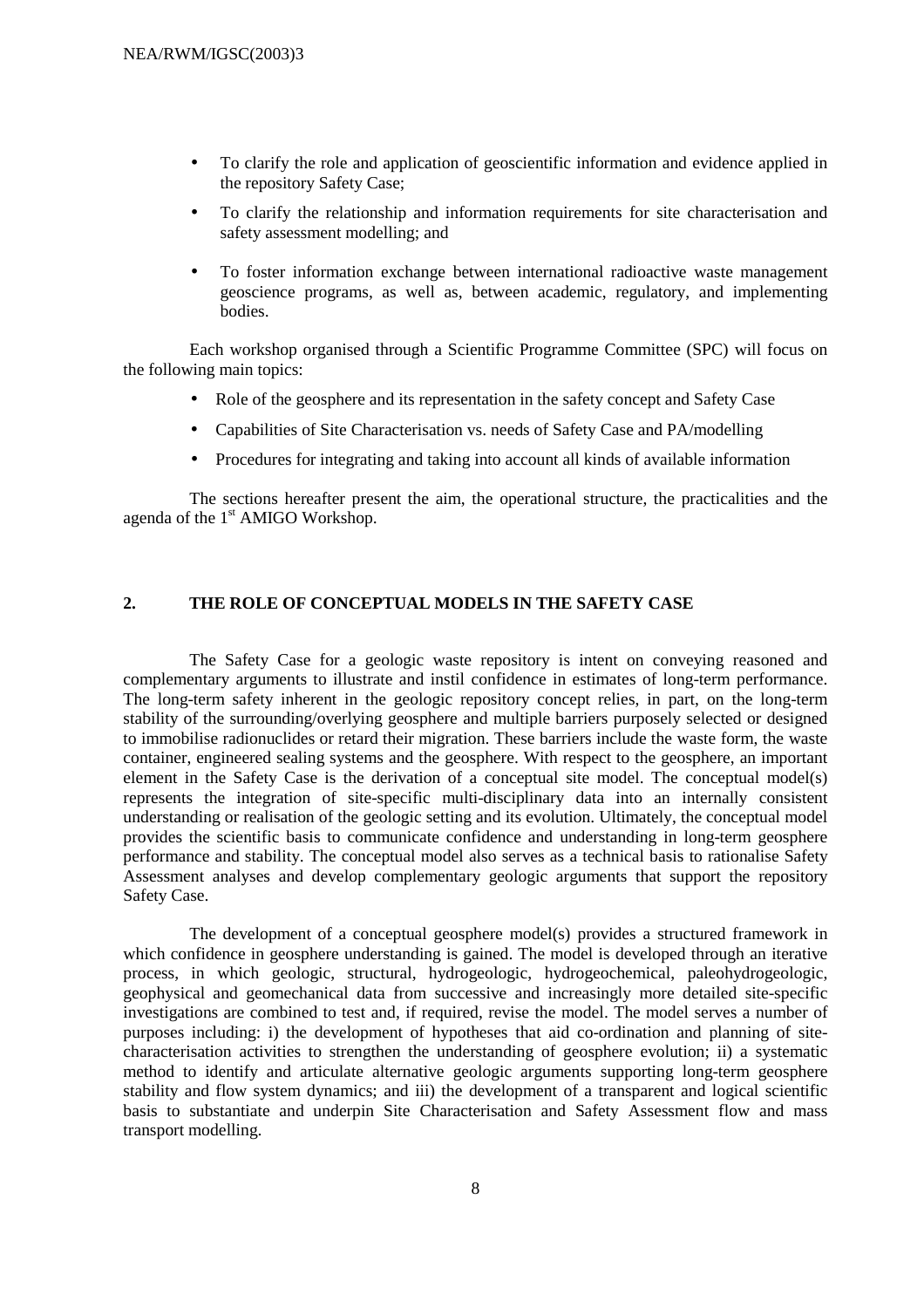Various strategies may be invoked in conceptual model development that may not explicitly contribute to numerical model development but yet provide an important basis to constrain estimates of geosphere performance materially strengthening the repository safety case. In this context, the conceptual model may address gradual vs. episodic changes in flow system characteristics through combined studies of hydrogeochemical systematics, fracture network rejuvenation/propagation, and paleohydrogeology consistent with Pleistocene geologic and climate history. Another example would be the application of geostatistics to explore and visualise 3-dimensional spatial variability of fracture network geometries and physical and chemical property distributions and uncertainty, which influence interpretation of flow system evolution. In this capacity, communication between Site Characterisation and Safety Assessment groups is essential to ensure the utility of information presented in the conceptual geosphere model and the communication of an effective Safety Case.

The characterisation of a potential repository site is generally recognised as a complex undertaking. In this regard, a key challenge for site characterisation is the co-ordinated collection, interpretation, analysis and integration of geologic data to constrain conceptual model uncertainty. Given this uncertainty, corroborating geologic evidence, in addition to that supporting Safety Assessment analysis, should be brought forward as part of the repository Safety Case to bound predictions of long-term geosphere performance.

### **3. AIM OF THE WORKSHOP**

The general structure of the  $1<sup>st</sup>$  workshop is a prototype of the AMIGO workshop series, taking into account the general AMIGO topic of "integrating geologic information in the safety case", but focusing on "**building confidence using multiple lines of evidence"**.

The first day will be devoted to the presentation of the results of a recently finalised project (Safety Case and supporting geoscientific evidence) on the disposal of spent fuel, high-level vitrified waste, and long-lived intermediate-level waste in the Opalinus Clay formation of northeastern Switzerland. The presentation will focus on the general workshop topic. Three key reports of Nagra, a safety report (presenting the safety case), a geosynthesis report and a report on repository layout, construction and operation are available. The safety report will be available in English immediately; a translation of the geosynthesis report is scheduled at a later stage.

The presentation of the host organisation is followed by a series of invited papers, oral contributions and a poster session presenting examples from other safety cases or from ongoing efforts in performance assessment. Three key aspects (sessions 1 to 3) of the Safety Case have been identified in order to focus the content of the presentations.

Working Group Sessions will start late on the 2nd day.

There will be a possibility to visit the Mont Terri Underground Research Laboratory in Opalinus Clay in the Folded Jura of northwestern Switzerland on the 4<sup>th</sup> day.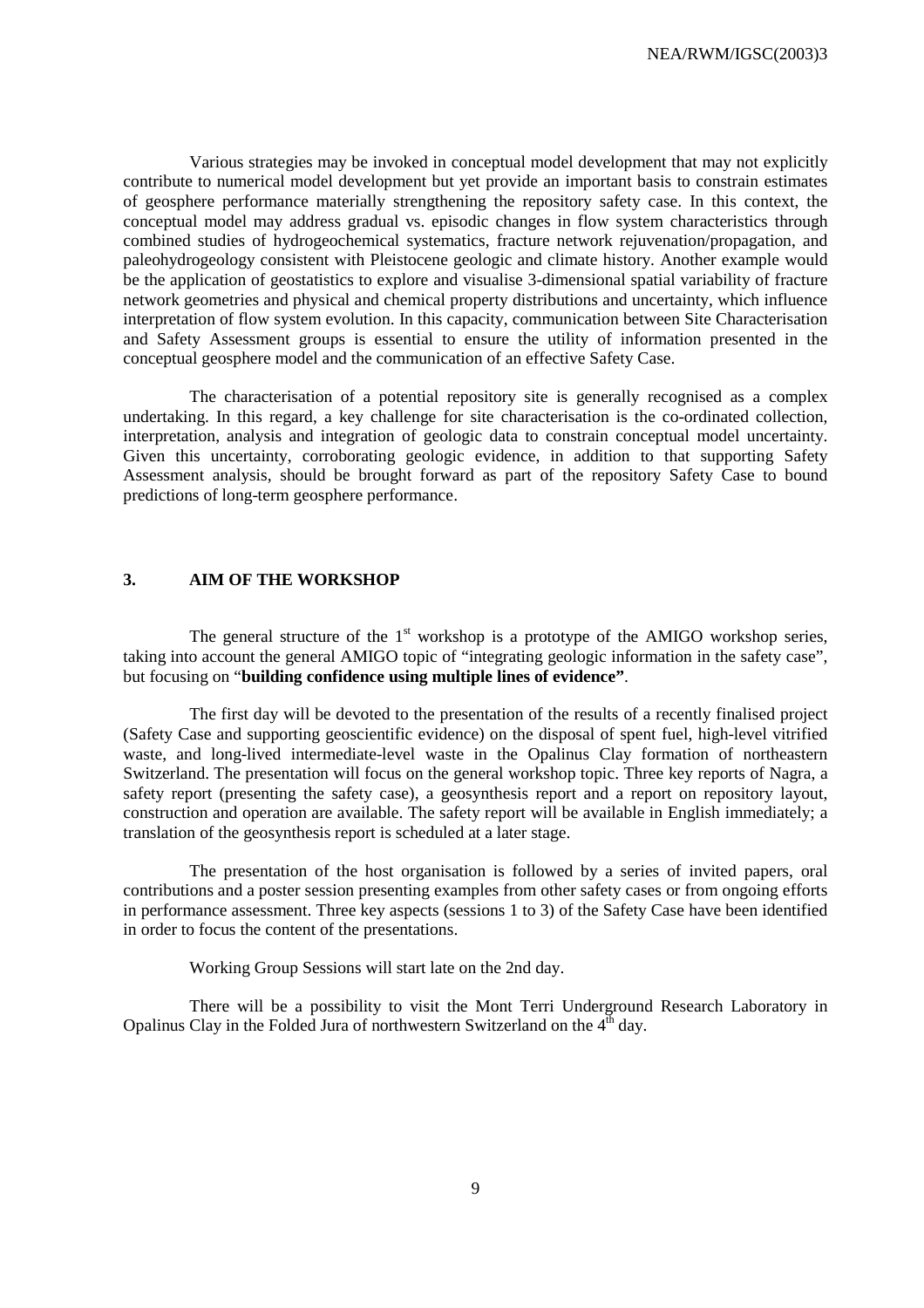### **4. TECHNICAL TOPICS FOR WORKING GROUPS**

Three topics are to be addressed in working groups:

- Role(s) of the geosphere in the Safety Case
- Multiple lines of evidence involved in Safety Case arguments
- Practical guidelines for managing the interaction between different teams in order to build a Safety Case

Workshop registrants will be given their choice of working group topics, and the most popular topic(s) may be assigned to parallel working groups to keep the size of each working group manageable.

One SG member will be assigned to each working group to act as a rapporteur and assist the working group chairman in preparation of the summary of the discussions.

# **5. OPERATIONAL STRUCTURE**

### **5.1 Workshop structure**

The workshop will be organised into four plenary sessions, plus working group discussions and a poster session:

- The first plenary session will be a presentation of the Opalinus Clay Safety Case by the workshop hosts (Nagra, HSK, and the University of Bern).
- The second plenary session will consist of three keynote presentations providing examples of data integration outside the field of radioactive waste.
- The third plenary session will consist of presentations from those national programmes that are sufficiently advanced to have developed a comprehensive Safety Case. (Countries whose disposal programmes are at an earlier stage might wish to contribute a poster focusing on some specific aspects of data integration.
- The fourth plenary session will consist of the working group summaries and final discussion.

Workshop participants are invited to present posters focusing on specific examples of integration of different types of data and new technical advances. Those national programmes not giving oral presentations are especially encouraged to present posters. Poster dimensions will be specified at a later date by the host organisations. The presenters will be given one minute each to introduce their posters just before lunch on the second day of the workshop.

### **5.2 Participation**

The workshop organisers (namely the SPC and the host organisations) will invite experts, speakers, and chairpersons for plenary and Working Group sessions from the participating organisations as well as from other IGSC organisations and from the scientific community. In order to ensure a workable size, no more than 80 participants per workshop will be allowed.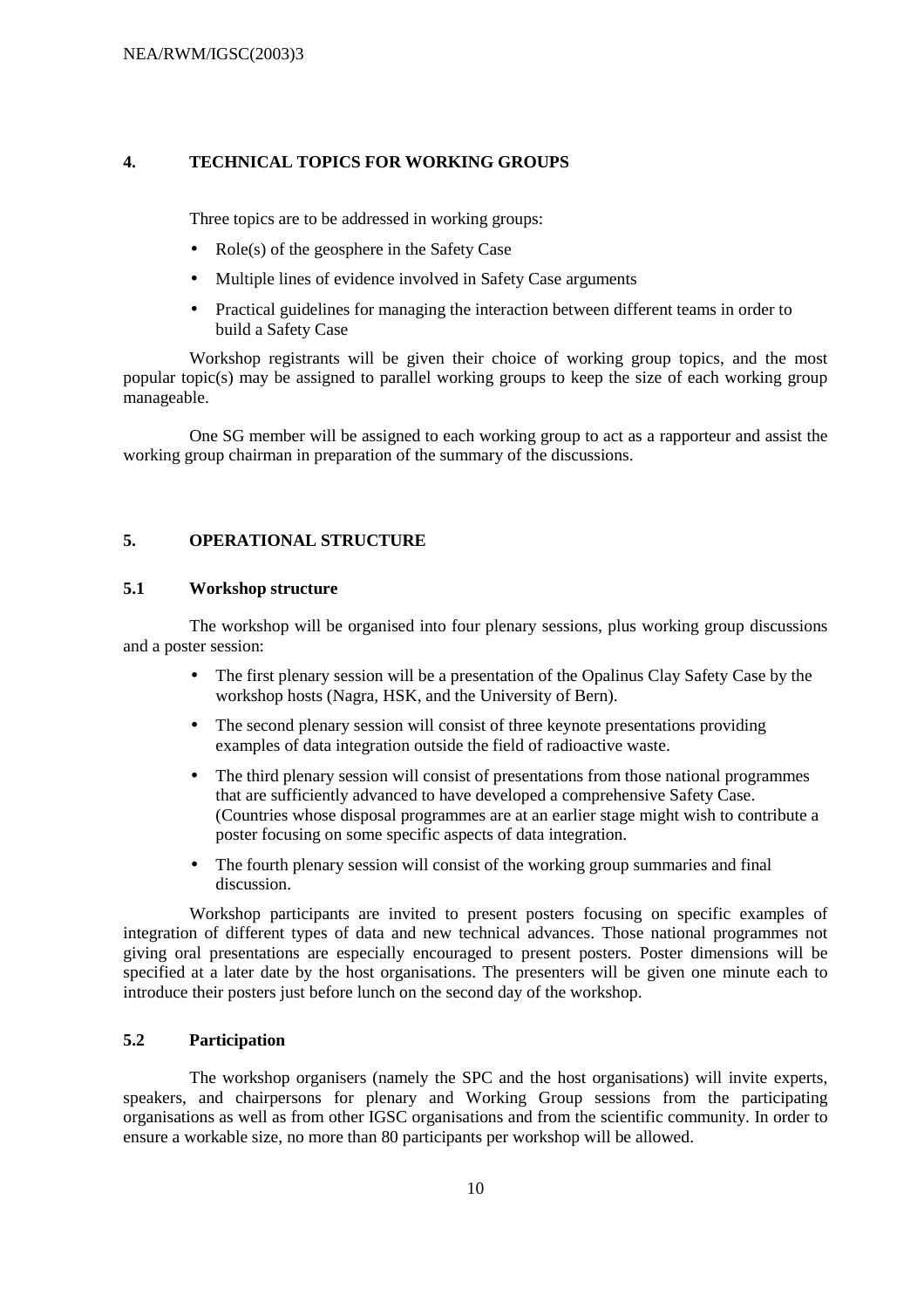### **5.3 Preliminary work before the workshop**

**Extended abstracts** will be required for all presentations and posters. The extended abstracts should be approximately four pages in length (including references and figures). Longer abstracts will be accepted, but it should be clear that four pages are adequate to meet the requirements of the workshop.

The extended abstracts will be submitted to the NEA. The NEA will distribute the extended abstracts of presentations among the SPC members so that each one is reviewed by three SPC members. The reviewers will provide feedback if necessary to the authors on the adequacy of their consideration of the questions they are to address. The extended abstracts for the posters will not be reviewed. Following the submission of revised abstracts, the NEA will prepare a compendium of the abstracts for distribution at least two weeks in advance of the workshop.

### **5.4 Proceedings**

The OECD will publish proceedings of the Workshop. The reporting format as given below is to be understood as an approach to be tested at the first workshop. It might be subject to change for later workshops.

The SG and the Host Organisation will agree about an appropriate format to publish the results of the case presentation by the Host Organisation. Ideally, the Host Organisations will provide the workshop participants with a written version of the case presentation prior to the workshop. This might be either an unpublished draft or a formal report. The discussion about the case presentation will be summarised by the rapporteur of the session. The session chairperson and the SPC representative of the Host Organisation will review this summary within two months after the workshop.

Speakers and authors of posters are asked to provide extended abstracts (four pages including figures and references) of their presentations prior to the workshop (electronic versions). The abstracts will be distributed as an "NEA General Distribution Report" at least two weeks prior to the workshop. In addition, an electronic version of the report will be made available at the IGSC web site.

Each rapporteur of the plenary and working group sessions will provide a summary of his session using the abstracts mentioned above and summarising the outcomes of the sessions' discussion. Ideally, the summaries should list the issues defined prior to the workshop together with attempts to answer the questions or statements why a definite answer was not achievable. The draft summaries should be reviewed by the session chairpersons and given to the SPC two months after the workshop. Supported by a consultant, the SPC and the SG will produce a draft workshop summary consisting of an introduction, the case presentation summary, the extended abstracts, the (possibly revised) session summaries, and an overall summary of the workshop (not exceeding five pages) within another two months. The workshop participants will release the document for publication after review within six months after the workshop.

The SG and the Host Organisations will choose an appropriate format for publication. At the least, the document mentioned in the paragraph above will be published as a NEA proceeding report and on the World Wide Web. If the Host Organisation is willing to do so, it might publish a written version of the case presentation together with the summaries mentioned above as a joint NEA/Host Organisation publication.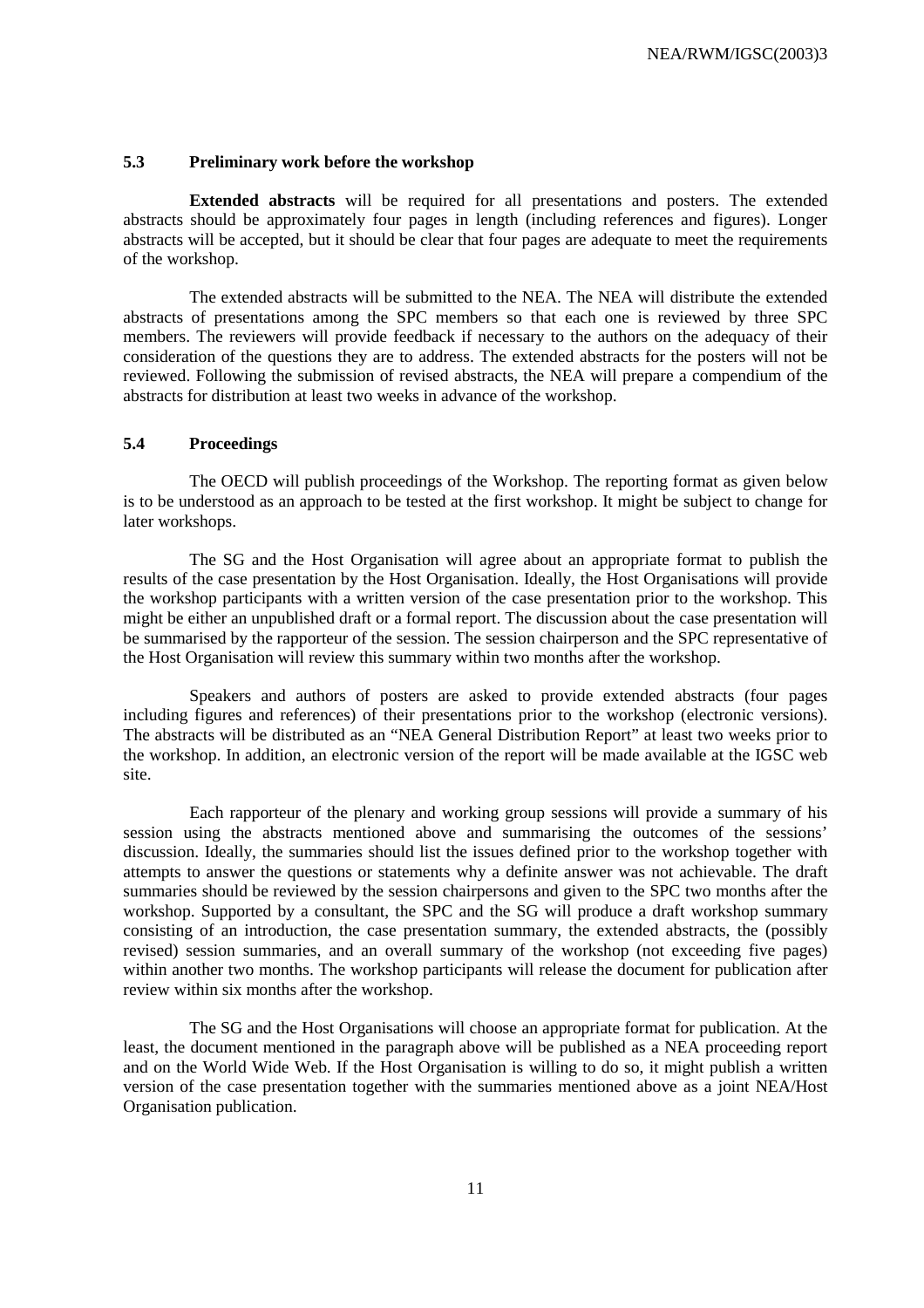### **5.5 The Scientific Programme Committee**

### The **Scientific Programme Committee** (SPC) will:

- define the topics and the workshop agenda,
- identify and invite speakers and chairpersons for the topical plenary sessions,
- define topics and chairpersons for the working groups,
- identify rapporteurs for the plenary and working group sessions,
- define lists of questions and problems the plenary and working group sessions have to deal with,
- review the abstracts.
- review the workshop reports.

The SPC consists of representatives of IGSC Member Country Organisations. Both the SG and the Host Organisation are represented in the SPC. Members of the SPC are Rick Beauheim [SNL, Chairman and member of AMIGO Steering Group (SG)], Andreas Gautschi (Nagra), Erik Frank (HSK), Martin Mazurek (University of Bern), Horst-Jürgen Herbert (GRS), Bruce Goodwin (GEA/OPG), Jan-Olof Selroos (SKB), Emmanuel Mouche (CEA, France), and Paul Smith (SAM, as consultant).

### **5.6 Workshop Chairpersons/Rapporteurs:**

The work of a chairperson will be to introduce speakers, keep the session on schedule and motivate participants for discussion. S/he will also help the rapporteur to prepare an oral synthesis of discussions for the round-up plenary session and to provide the written contribution for the synthesis and review proceedings.

### **6. DATES AND LOCATION OF THE WORKSHOP**

The workshop will be held at the **Grand Hotel des Bains**, Avenue des Bains 22, Yverdonles-Bains, Switzerland, CH-1400 (+41 24 424 64 64) from Tuesday-Thursday, 3-5 June 2003, with an optional excursion to Mont Terri on Friday, 6 June 2003.

# **7. WORKING LANGUAGE**

English will be the working language of the Workshop and the proceedings.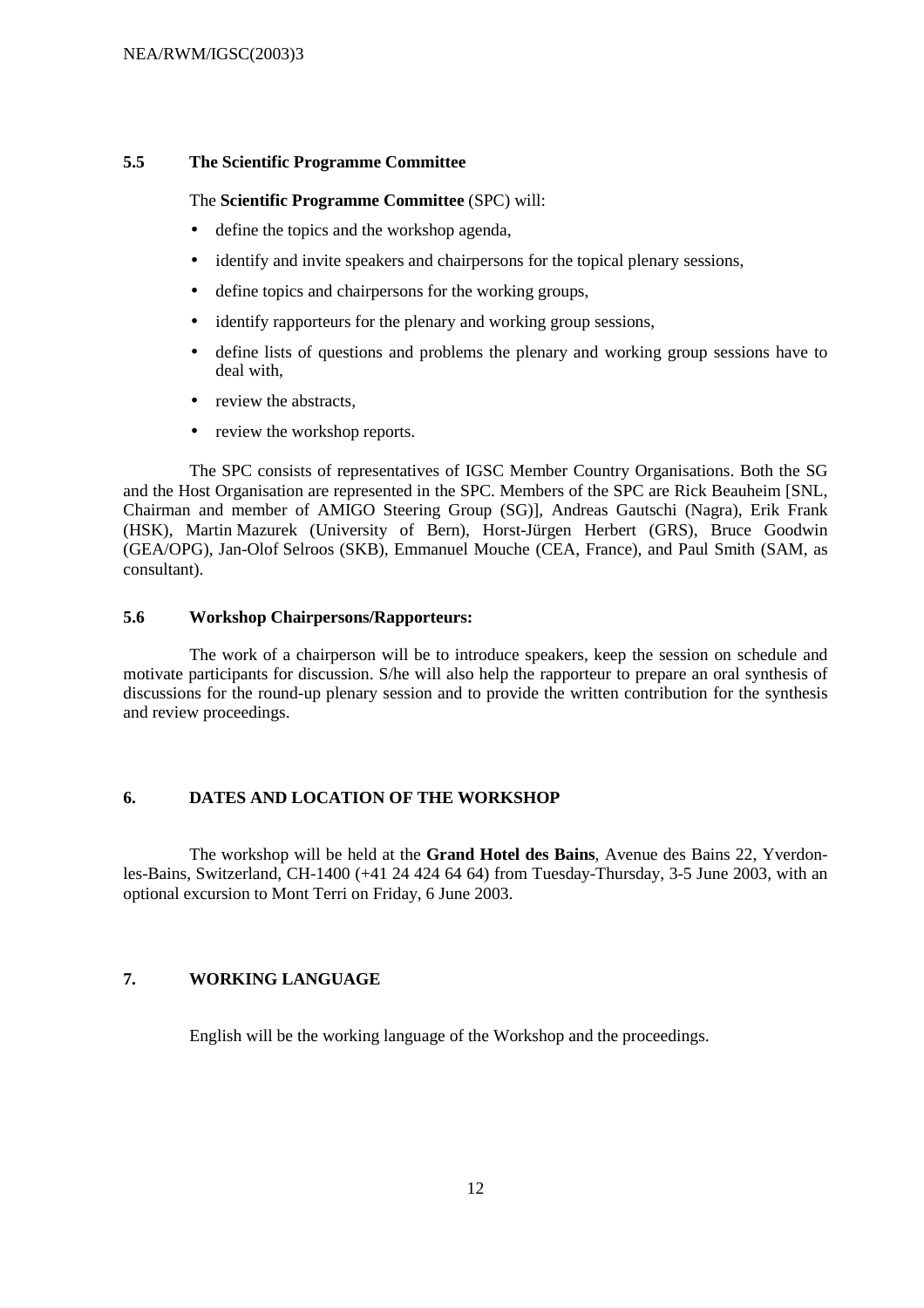### **8. ORAL PRESENTATIONS**

Please note that for the plenary session, a portable computer projector (for presentations using PowerPoint) will be available as well as an overhead projector. Regarding the working group meeting rooms, only an overhead projector will be available.

*Please also note that it would be helpful if you could send to the NEA in advance of the workshop, or bring with you, an electronic copy of your presentation in order to provide a CDROM of all presentations.* Paper copies will be delivered to participants upon request to the NEA Secretariat.

### **9. LOCAL ARRANGEMENTS**

Nagra will offer the Workshop Dinner on 4 June evening, contribute to the general costs and provide transportation and lunch for the Mont Terri excursion.

HSK will provide lunches during the workshop and contribute to the general costs.

The University of Bern will provide secretariat support and make hotel and other local arrangements. Questions can be directed to the conference secretary Mrs. Sarah Antenen at 'sarah.antenen@geo.unibe.ch' or +41 31 631 87 81.

There will be a coffee break during each morning and each afternoon.

### *Accomodation*

**Grand Hotel des Bains** Avenue des Bains 22, CH-1400 Yverdon-les-Bains, Switzerland +41 24 424 64 64

The room rates are estimated to be around 185 Swiss Francs per night.

### *Travel to Yverdon-les-Bains*

Direct trains operate every hour from Zurich airport (2,5 h) and Geneva airport (1 h). Basel airport is connected with the train station via bus or taxi (ca. 15 mn), and direct trains take 1,75 h to Yverdon. The hotel is within walking distance from the train station.

Nagra will provide buses to Mont Terri and will also take the participants of the excursion to a major train station from where they can travel to the airport of their choice.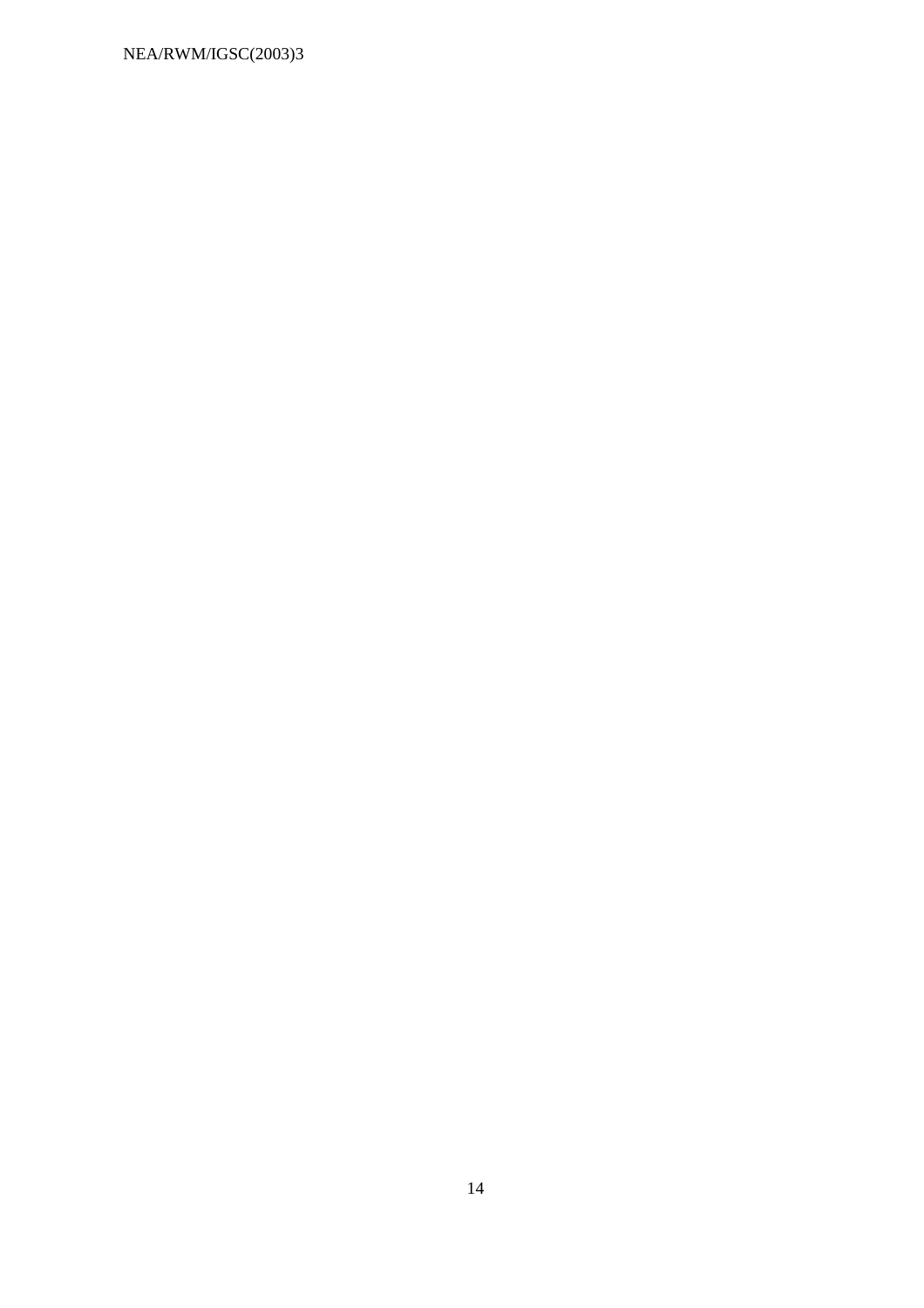# **AGENDA**

# **of the First AMIGO Workshop**

# **3-5 June 2003**

# **Yverdon-les-Bains, Switzerland**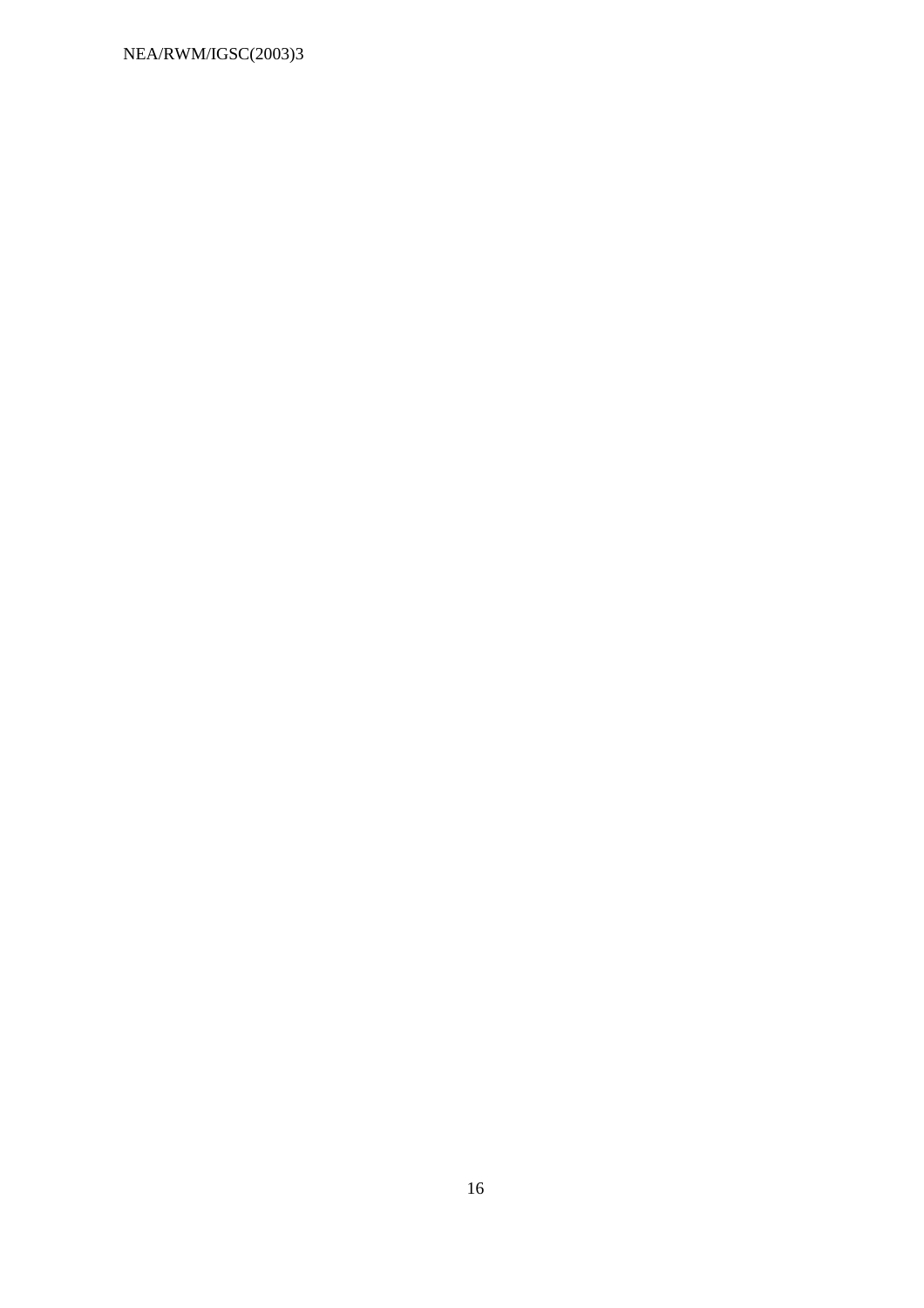### **3 June 2003 DAY 1**

09:00 - 09:20 Welcome addresses *Nagra, HSK and NEA*

### **Session I: OPALINUS CLAY SAFETY CASE**

*Chairperson: R. Beauheim (SNL, USA)*

- 09:20 09:40 Overview of project *Entsorgungsnachweis*: Aims and boundary Conditions for making the safety case *P. Zuidema (Nagra, Switzerland)*
- 09:40 10:00 Geoscientific basis for making the safety case for a SF/HLW/ILW repository in Opalinus clay In NE Switzerland (project Entsorgungsnachweis) – I: Overview and main conclusions (20 minutes) *A. Gautschi (Nagra, Switzerland)*

#### **Geosphere performance: Building confidence using multiple lines of evidence**

- 10:00 10:30 Geoscientific basis for making the safety case for a SF/HLW/ILW repository in Opalinus clay in NE Switzerland (project Entsorgungsnachweis) – II: The geosphere as a transport barrier: hydraulic, diffusion and sorption properties *A. Gautschi (Nagra, Switzerland)*
- 10:30 11:00 *Coffee break*
- 11:00 11:35 Geoscientific basis for making the safety case for a SF/HLW/ILW repository in Opalinus clay in NE Switzerland (project Entsorgungsnachweis) – III: Repository-induced effects: EDZ, repository gas release, self-sealing *P. Marschall (Nagra, Switzerland)*
- 11:35 12:10 Geoscientific basis for making the safety case for a SF/HLW/ILW repository in Opalinus clay in NE Switzerland (project Entsorgungsnachweis) - IV: Geosphere stability: learning from the past to predict future long-term evolution *M. Mazurek (University of Bern, Switzerland))*
- 12:10 13:30 *Buffet Lunch*
- 13:30 14:10 Project *Entsorgungsnachweis*: Summary of the safety case *J. Schneider (Nagra, Switzerland)*
- 14:10 14:40 Regulatory review: General comments, current status of review, identification of critical issues *J. Vigfusson and E. Frank (HSK, Switzerland)*
- 14:40 15:00 Lessons learned with respect to the main AMIGO topics *Nagra and HSK*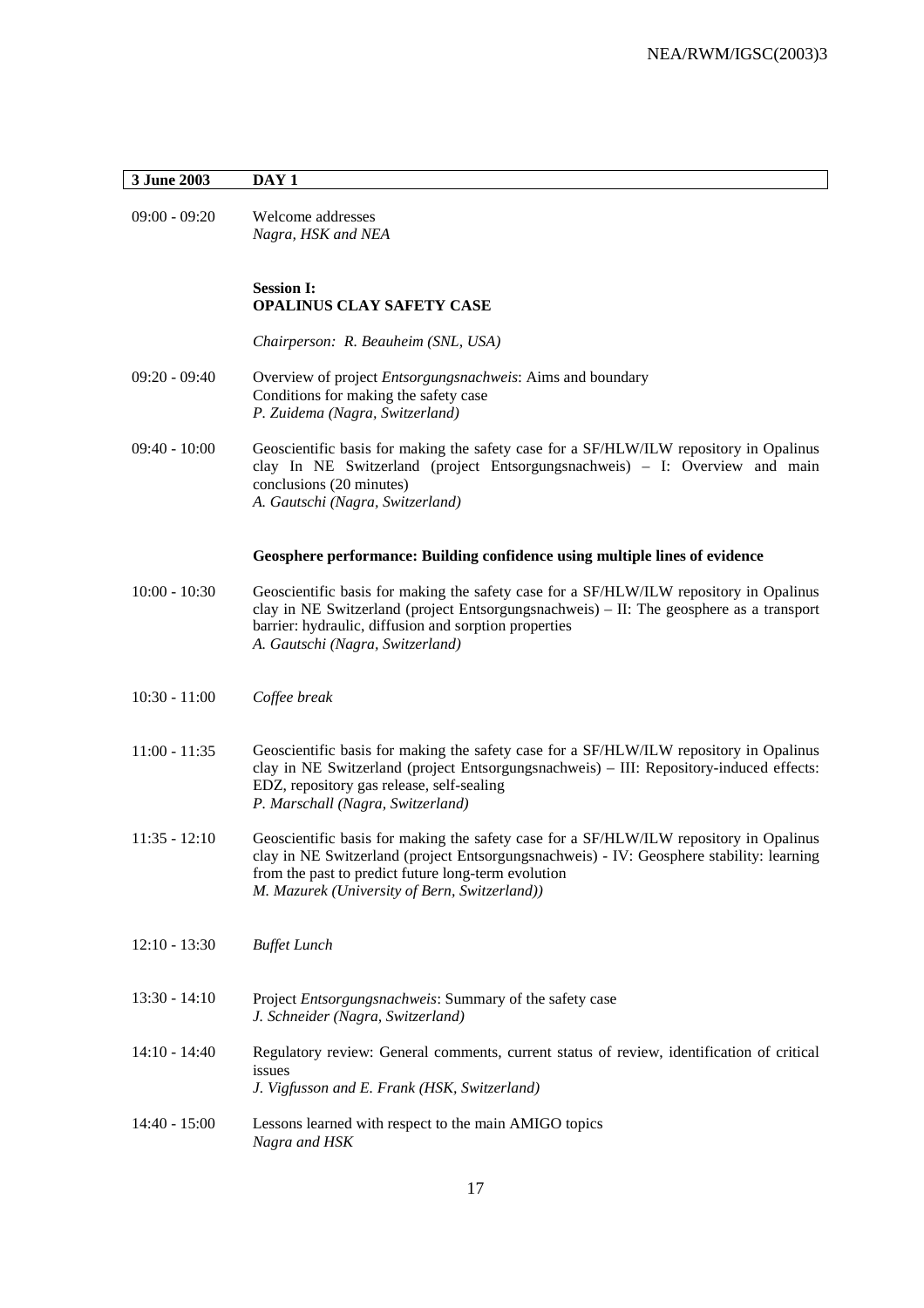- 15:00 15:30 General discussion of the Opalinus clay safety case
- 15:30 16:00 *Coffee Break*

### **Session II KEYNOTE PRESENTATIONS**

*Chairperson: K. Röhlig (GRS-Köln, Germany)*

Questions to be considered (not all can be addressed) by each of the keynote speakers are:

- What types of data have been integrated in your model?
- How has soft (qualitative) data been integrated into your model?
- How would you assess the value of each type of data you used?
- What data would you have liked to have had, but didn't?
- What data did you have, but found no use for?
- What is the dimensionality of your model?
- What are the time and space scales of confidence in your model?
- How have you handled temporal and spatial scaling and simplification?
- What processes were simplified in your model, and how was this accomplished?
- What were the objectives, and what are the predictive uses of your model?
- Were extreme or pessimistic cases considered, or only what you thought was "realistic"?
- How have you validated or tested your model?
- What possibilities, if any, do you see for alternative models of your system?
- What is most important in making you think your model is correct or unique?
- What innovations in presentation or visualisation of your results have you made?
- How was this project managed?

(45-minute talks and 15 minutes discussion)

- 16:00 17:00 Integrating geologic and engineering data into 3D reservoir models: An example from Norman Wells field, NWT, Canada *L.A. Yose (ExxonMobil, USA)*
- 17:00 18:00 Thermo-chemical controls on diagenetic processes: Impact on geologic models for geopressure, fluid migration, biodegradation, and operational safety. *P. Nadeau (Statoil, Norway)*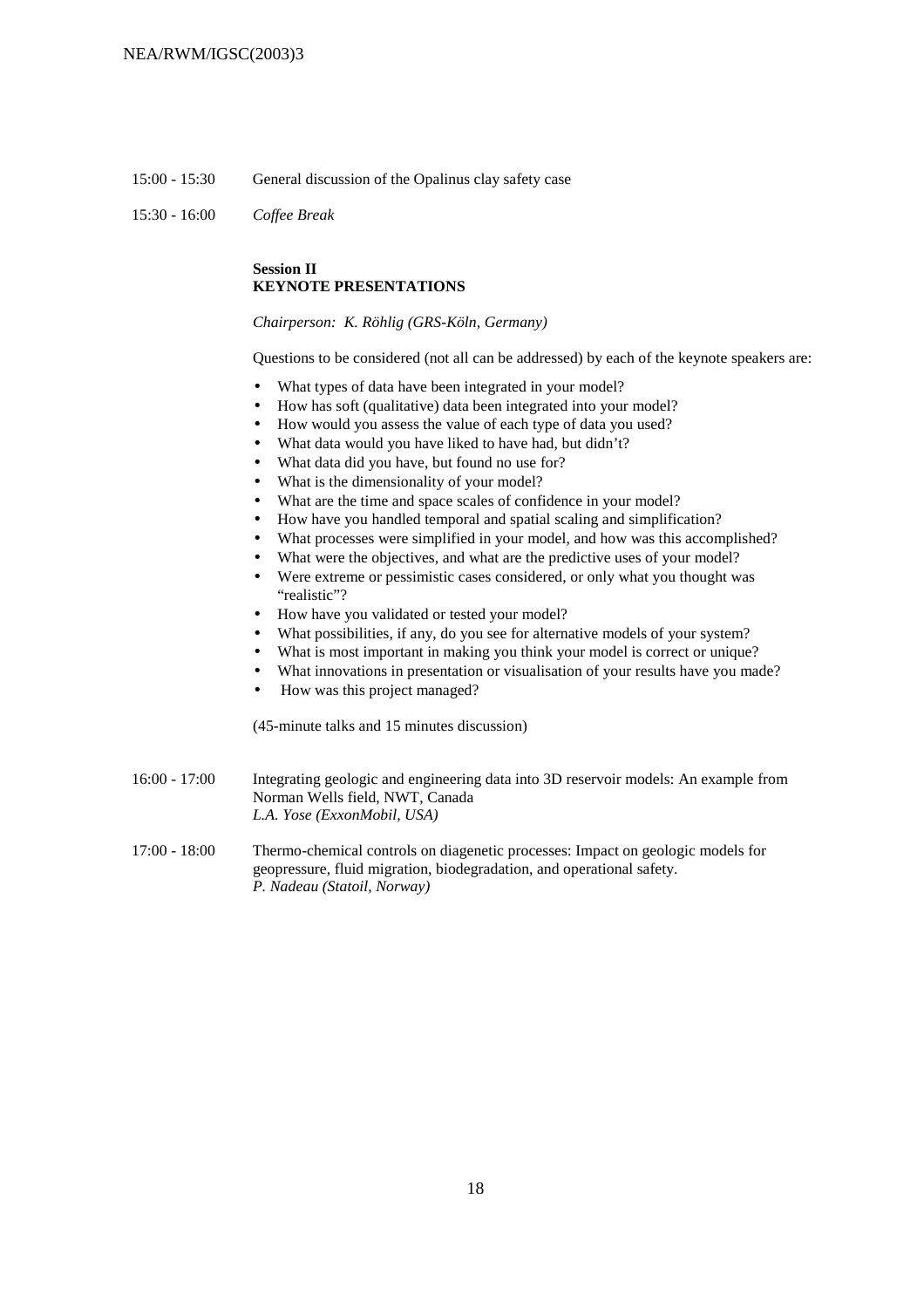### **4 June 2003 DAY 2**

08:30 - 09:00 Poster set-up (posters to stay up through lunch on day 3)

### **Session II** continued: **KEYNOTE PRESENTATIONS**

09:00 - 10:00 3D basin modelling of the Paris Basin: Diagenetic and hydrogeologic implications *S. Violette, J. Gonçalvès, A. Jost and G. de Marsily (Université Pierre et Marie Curie – Paris 6, France)*

### **Session III PRESENTATION FROM RADIOACTIVE WASTE PROGRAMMES ON INTEGRATION WITHIN THEIR SAFETY CASES**

*Chairperson: M. Jensen (OPG, Canada)*

(20-25 minute talks and 5 minutes discussion)

Each presentation is to focus on integrating multiple lines of evidence in a Safety Case. Questions to be considered (not all can be addressed) by each speaker from an implementing agency are:

- What types of data or lines of evidence have been integrated in your Safety Case? (these should be listed on a single overhead)
- What are the roles of the geosphere in your Safety Case?
- How do you weigh (prioritise) evidence directly supporting dose/risk calculations versus evidence supporting other types of arguments for safety (some of which may be more qualitative) or used in conceptual model development?
- (How) Does this weighting change with time?
- How has the work of different teams been integrated?

Questions to be considered (not all can be addressed) by each speaker from a regulatory agency are:

- How do you weigh (prioritise) evidence directly supporting dose/risk calculations versus evidence supporting other types of arguments for safety (some of which may be more qualitative) or used in conceptual model development?
- (How) Does this weighting change with time?
- Which arguments do you find most and least convincing, and why?
- What value do you attach to multiple lines of evidence?
- What are important aspects of the Safety Case in addition to the results of calculation of dose and risk, including non-quantitative aspects?
- To what extent are you interested in the way in which the implementer manages integration, including the interaction between different teams?
- In what depth do you develop an independent view?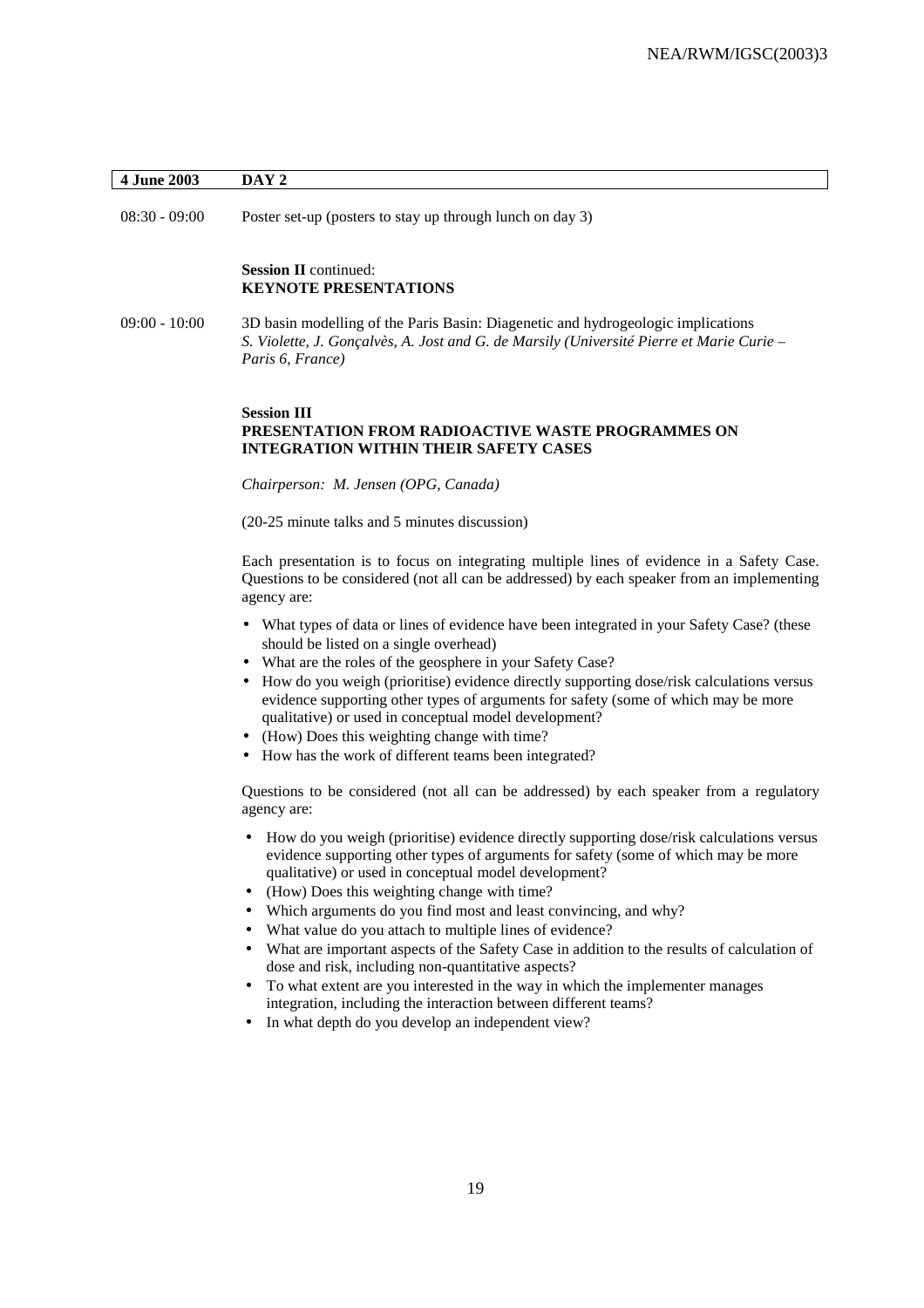| $10:00 - 10:30$ | The Konrad safety case:                                                                                                                                                                                                             |
|-----------------|-------------------------------------------------------------------------------------------------------------------------------------------------------------------------------------------------------------------------------------|
|                 | The Konrad safety case: Licensee point of view<br>P. Brennecke (BfS, Germany)                                                                                                                                                       |
|                 | The Konrad safety case: Regulator point of view<br>H. Besenecker (NMU, Lower Saxony Ministry of Environment, Germany)                                                                                                               |
| $10:30 - 10:45$ | Break (posters available for viewing)                                                                                                                                                                                               |
| $10:45 - 11:10$ | The integration of geosphere data into a safety case: An example: the safety function<br>"diffusion and retention" in the Boom clay<br>A. Dierckx and P. Lalieux (Ondraf/Niras, Belgium); N. Maes and L. Wang (SCK•CEN,<br>Belgium) |
| $11:10 - 11:35$ | Site descriptive modelling and use of the Rock Visualisation System tool<br>J. Andersson (JA Streamflow AB, Sweden); R. Munier, M. Stigsson and J-O. Selroos (SKB,<br>Sweden)                                                       |
| $11:35 - 12:00$ | Integration of geosphere conceptual model in the safety case: Lessons learnt from "Dossier"<br>2001 Argile" and open questions,<br>P. Landais (Andra, France)                                                                       |
| $12:00 - 12:10$ | Brief $(\sim 2$ minute) oral presentation of posters by authors                                                                                                                                                                     |
| $12:10 - 14:00$ | Lunch and <b>Poster Session</b> (authors present at posters from 13:15 to 14:00 see ANNEX A)                                                                                                                                        |

### **Session III** continued: **PRESENTATION FROM RADIOACTIVE WASTE PROGRAMMES ON INTEGRATION WITHIN THEIR SAFETY CASES**

| 14:00 - 14:25 | Integration of geologic information in the WIPP safety case |
|---------------|-------------------------------------------------------------|
|               | R. Beauheim (SNL, USA) and D. Powers (USA)                  |

- 14:25 14:50 The ENRESA 2003 performance assessment exercise for clay *J. Astudillo and J. Alonso (ENRESA, Spain)*
- 14:50 15:15 Groundwater flow system stability in shield settings: A multi-disciplinary approach *M. Jensen (OPG, Canada) and B. Goodwin (GEA, Canada)*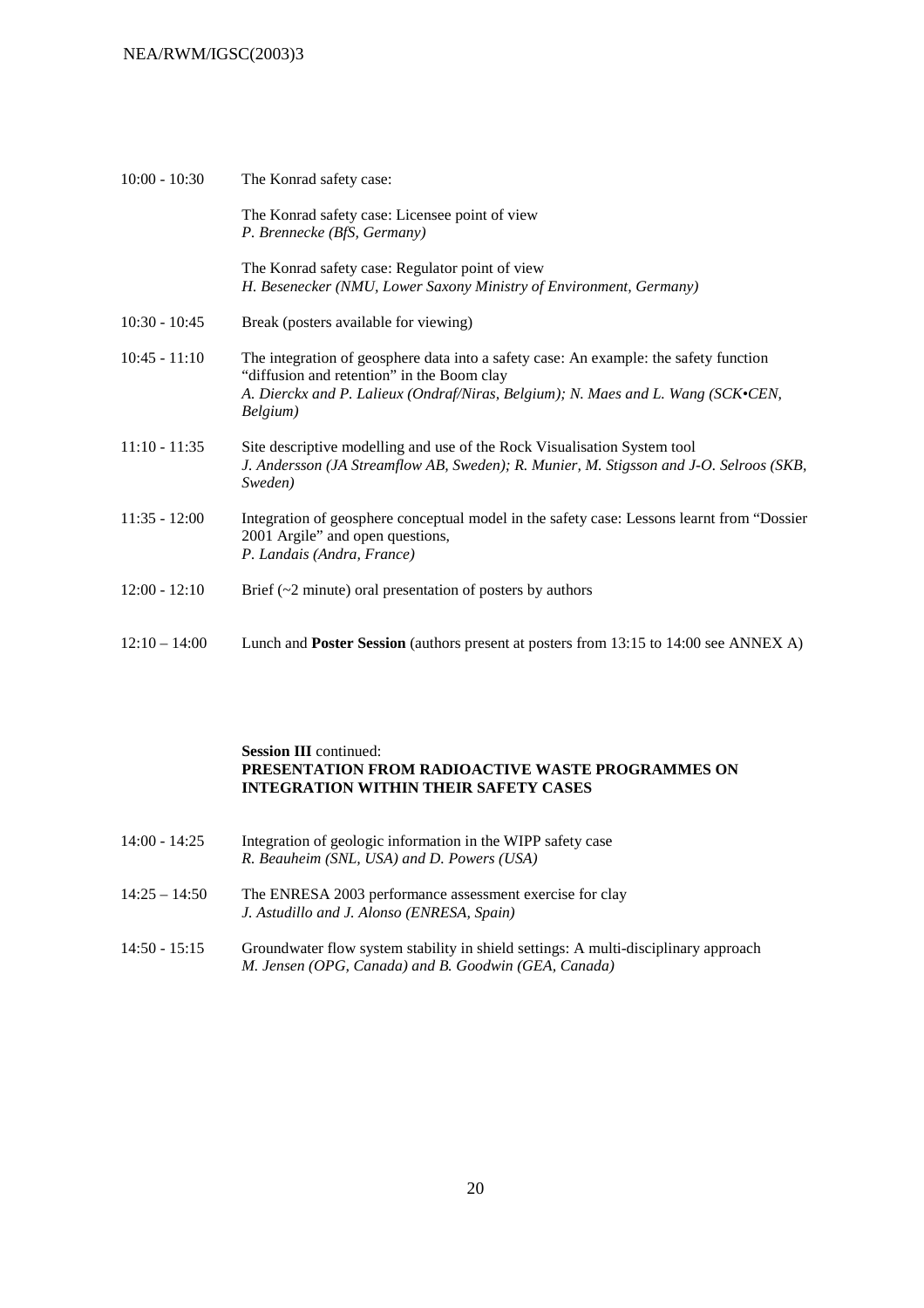### 15:15 - 17:30 **MEET IN WORKING GROUPS** (break while forming into groups)

### **WORKING GROUP TOPICS**

The questions to be considered by each working group are as follows:

### **Topic A: Role(s) of the geosphere in the Safety Case**

*Chair: J. Bruno Rapporteur: P. Smith*

- What roles does the geosphere take in Safety Cases?
- How does the role of the geosphere vary among disposal concepts?
- How can PA/SA be used to define requirements on the geosphere?
- What is the influence of repository construction on geosphere performance?
- What is needed (link to site characterisation) to make the Safety Case?
- Are some data currently under utilised?

### **Topic B: Multiple lines of evidence involved in Safety Case arguments**

*Chair: S. Norris Rapporteur: E. Mouche*

- In what field do you see the lines of evidence?
- What parameters/processes/issues can be supported by multiple lines of evidence?
- What are the specific lines of evidence for each of the parameters/processes/ issues?
- How are the lines of evidence used in the Safety Case (explicitly, numerically, qualitatively, etc.)?
- At what stage in the making of your Safety Case (e.g., conceptualisation, model abstraction, formulation of arguments for safety) do the lines of evidence come into play?
- Which are the most effective and efficiently used lines of evidence?
- What data and potential lines of evidence for safety are currently under utilised?

This working group should provide results in table form.

### **Topic C: Practical guidelines for managing the interaction between different teams in order to build a Safety Case**

*Chair: M. Jensen Rapporteur: P. Lebon*

- How do you ensure that those responsible for acquiring data understand and support the use of their data in the Safety Case?
- How do you focus investigations early in a programme to produce information relevant to a Safety Case?
- How are different teams involved in decisions on future activities?
- How is interaction among teams managed?
- What are the means to enforce interdisciplinary communication?
- What specific steps can be taken to ensure interdisciplinary communication?
- How do you define a common basis of key issues among different groups?
- How are priorities established for collection of data that will be used in a supporting role (qualitatively)?

#### **Workshop dinner hosted by Nagra**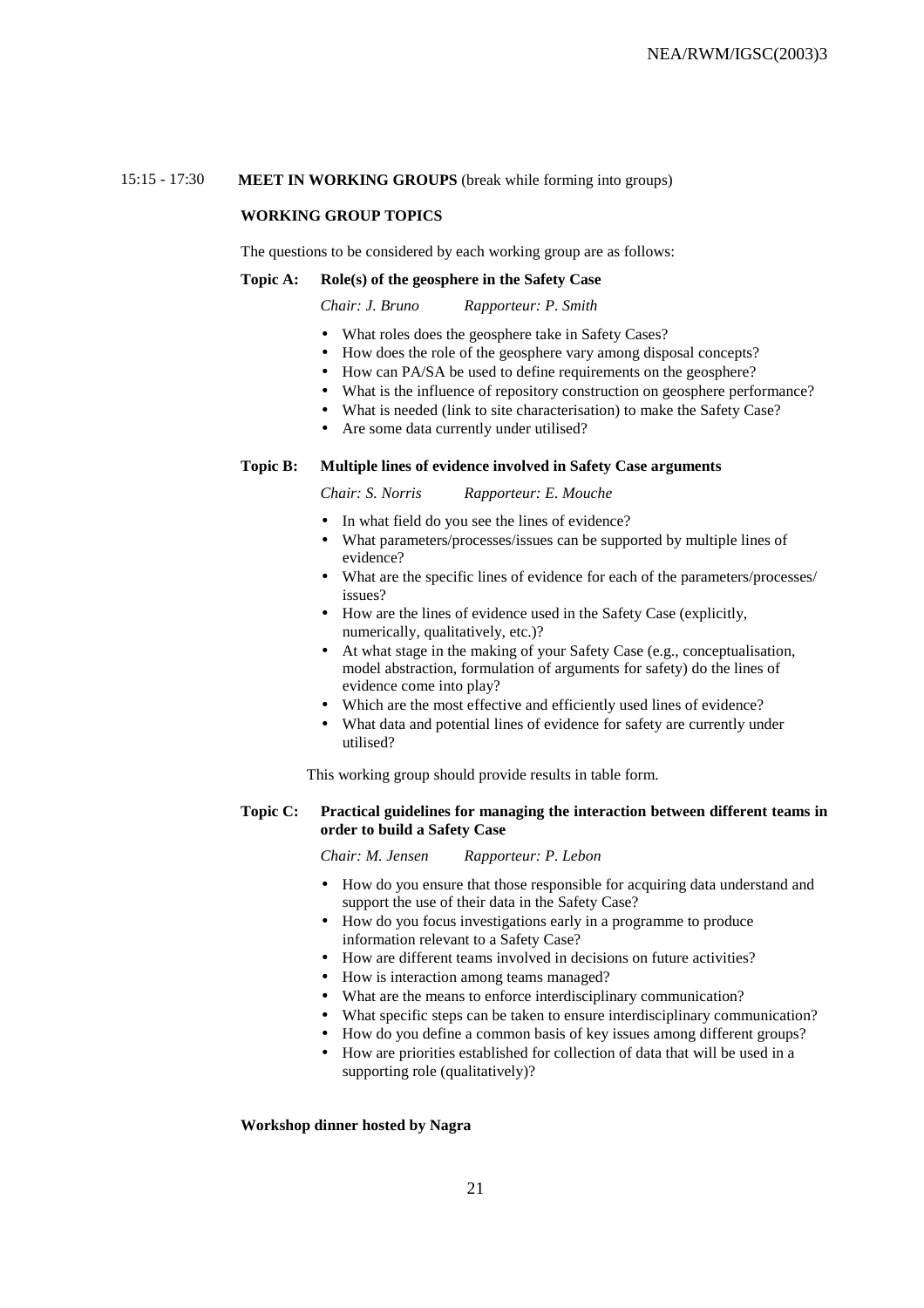## **5 June 2003 DAY 3**

|                                                                          | <b>Working Group Meetings continued</b>                                                                                         |
|--------------------------------------------------------------------------|---------------------------------------------------------------------------------------------------------------------------------|
| $09:00 - 11:30$                                                          | Meet in Working Groups (break as desired)                                                                                       |
| $11:30 - 12:30$                                                          | Introduction to Mont Terri URL (prologue for field trip)<br>(Working Group Chairmen and SG rapporteurs to prepare WG summaries) |
| $12:30 - 14:00$                                                          | Lunch                                                                                                                           |
|                                                                          |                                                                                                                                 |
|                                                                          | <b>Session IV</b><br>WORKING GROUP SUMMARIES AND FINAL DISCUSSION                                                               |
|                                                                          | Chairperson: J. Andersson (JA Streamflow, Sweden)                                                                               |
| $14:00 - 14:20$<br>$14:20 - 14:40$<br>$14:40 - 15:00$<br>$15:00 - 15:30$ | Working Group A<br>Working Group B<br>Working Group C<br>Discussion of Working Group summaries                                  |
| $15:30 - 15:50$                                                          | <b>Break</b>                                                                                                                    |
| $15:50 - 16:45$                                                          | Final discussion<br>(15 minutes of observations from G. de Marsily and 40 minutes of discussion)                                |
| $16:45 - 17:00$                                                          | Closing remarks<br>NEA, SG and hosts                                                                                            |

# **6 June 2003 DAY 4**

Optional excursion to Mont Terri Underground Research Laboratory (details to be provided later)